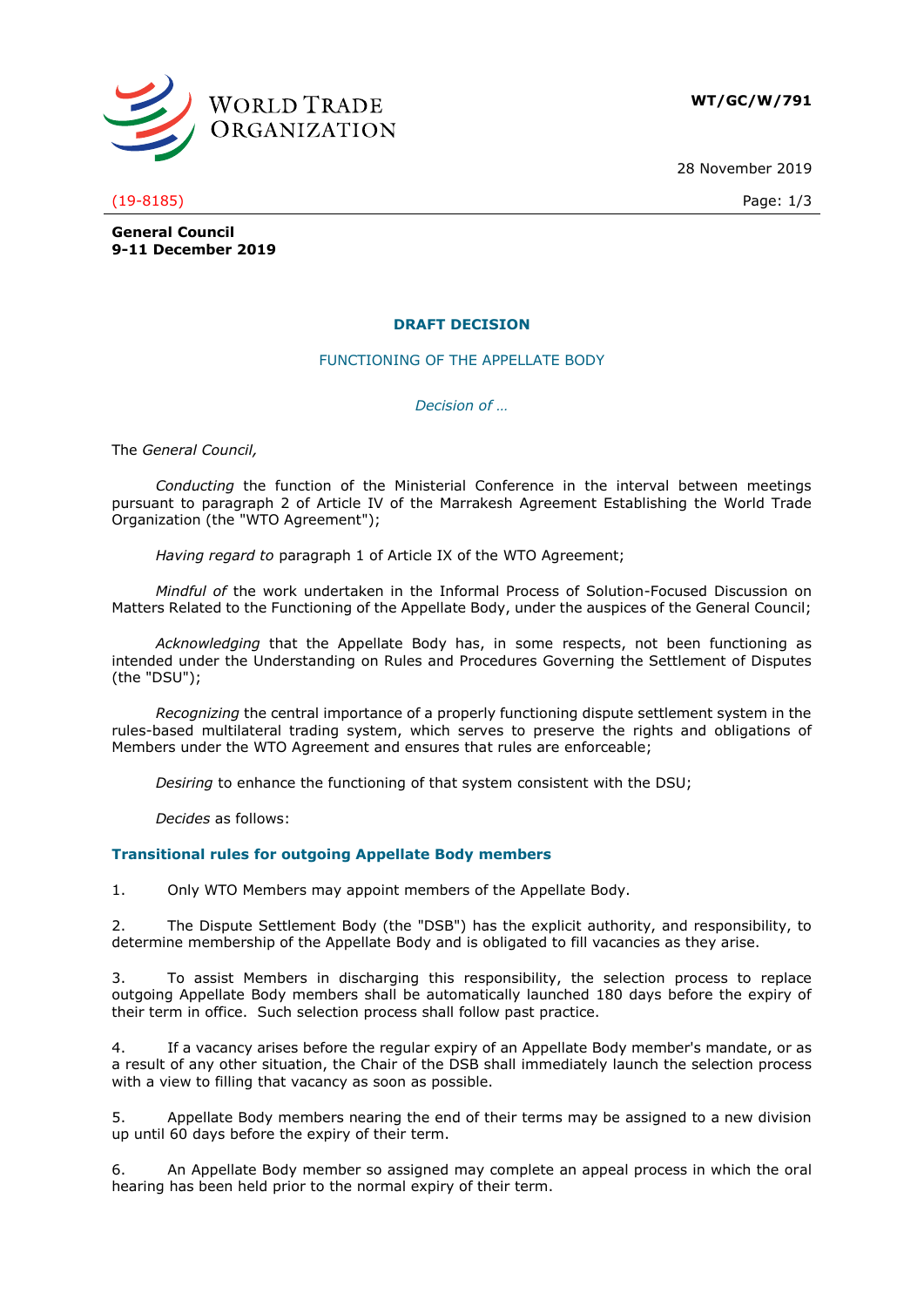#### **90 Days**

7. Consistent with Article 17.5 of the DSU, the Appellate Body is obligated to issue its report no later than 90 days from the date a party to the dispute notifies its intention to appeal.

8. In cases of unusual complexity or periods of numerous appeals, the parties may agree with the Appellate Body to extend the time-frame for issuance of the Appellate Body report beyond 90 days.<sup>1</sup> Any such agreement will be notified to the DSB by the parties and the Chair of the Appellate Body.

## **Scope of Appeal**

9. Article 17.6 of the DSU restricts matters that can be raised on appeal to issues of law covered in the relevant panel report and legal interpretations developed by that panel.

10. The 'meaning of municipal law' is to be treated as a matter of fact and therefore is not subject to appeal.

11. The DSU does not permit the Appellate Body to engage in a *'de novo'* review or to 'complete the analysis' of the facts of a dispute.

12. Consistent with Article 17.6 of the DSU, it is incumbent upon Members engaged in appellate proceedings to refrain from advancing extensive and unnecessary arguments in an attempt to have factual findings overturned on appeal, under DSU Article 11, in a *de facto 'de novo* review'.

#### **Advisory Opinions**

13. Issues that have not been raised by either party may not be ruled or decided upon by the Appellate Body.

14. Consistent with Article 3.4 of the DSU, the Appellate Body shall address issues raised by parties in accordance with DSU Article 17.6 only to the extent necessary to assist the DSB in making the recommendations or in giving the rulings provided for in the covered agreements in order to resolve the dispute.

#### **Precedent**

15. Precedent is not created through WTO dispute settlement proceedings.

16. Consistency and predictability in the interpretation of rights and obligations under the covered agreements is of significant value to Members.

17. Panels and the Appellate Body should take previous Panel/Appellate Body reports into account to the extent they find them relevant in the dispute they have before them.

#### **'Overreach'**

-

18. As provided in Articles 3.2 and 19.2 of the DSU, findings and recommendations of Panels and the Appellate Body and recommendations and rulings of the DSB cannot add to or diminish the rights and obligations provided in the covered agreements.

19. Panels and the Appellate Body shall interpret provisions of the Agreement on Implementation of Article VI of the General Agreement on Tariffs and Trade 1994 in accordance with Article 17.6(ii) of that Agreement.

<sup>1</sup> Such agreement may also be made in instances of *force majeure*.